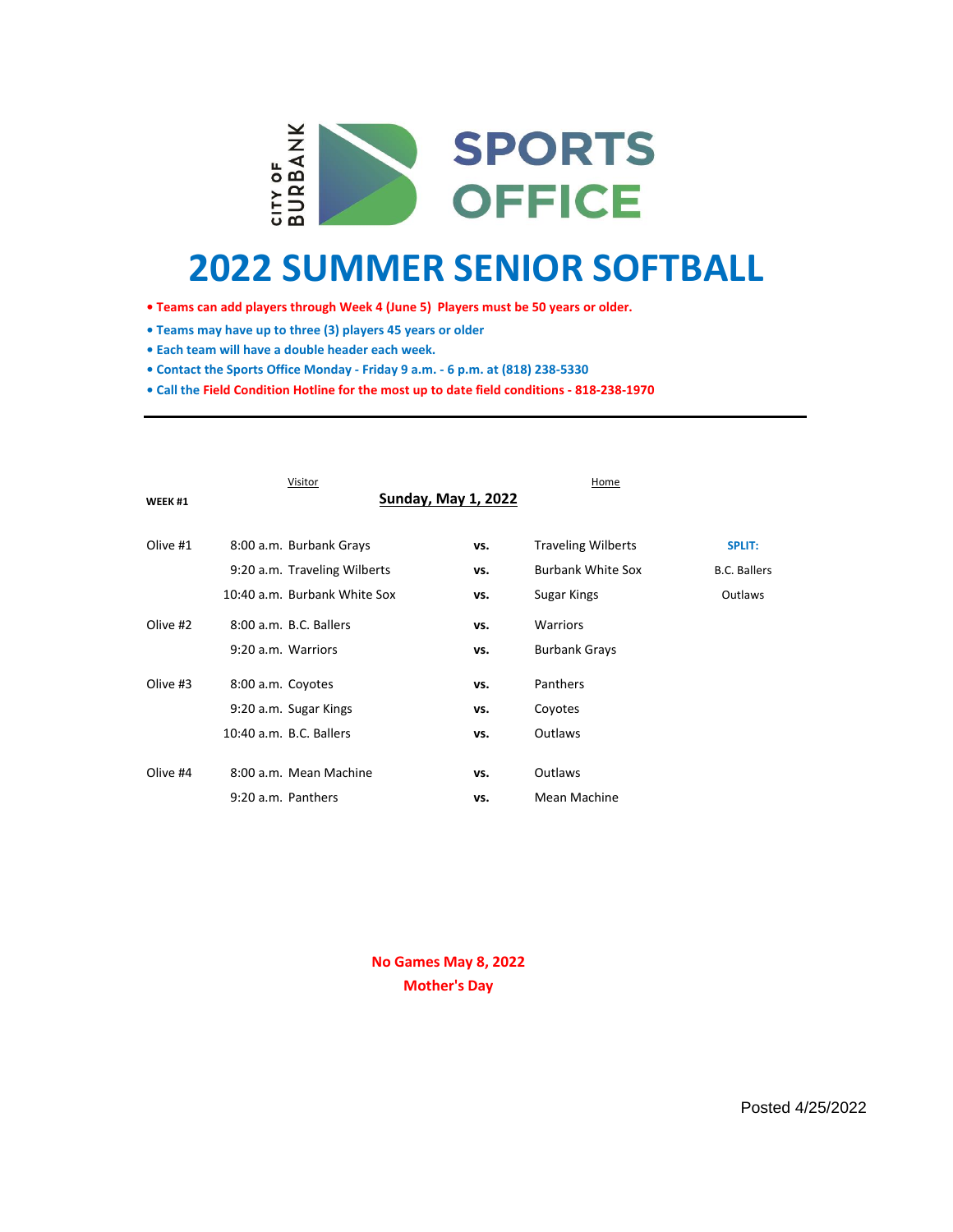| WEEK <sub>#2</sub> | <b>Sunday, May 15, 2022</b>  |     |                           |                 |
|--------------------|------------------------------|-----|---------------------------|-----------------|
| Olive #1           | 8:00 a.m. Panthers           | vs. | <b>Burbank Grays</b>      | <b>SPLIT:</b>   |
|                    | 9:20 a.m. Burbank White Sox  | vs. | Panthers                  | Mean Machine    |
|                    | 10:40 a.m. Warriors          | vs. | <b>Traveling Wilberts</b> | <b>Warriors</b> |
| Olive #2           | 8:00 a.m. Sugar Kings        | vs. | <b>Warriors</b>           |                 |
|                    | 9:20 a.m. Burbank Grays      | vs. | Sugar Kings               |                 |
| Olive #3           | 8:00 a.m. Outlaws            | vs. | <b>Burbank White Sox</b>  |                 |
|                    | 9:20 a.m. Coyotes            | vs. | Outlaws                   |                 |
|                    | 10:40 a.m. Mean Machine      | vs. | Coyotes                   |                 |
|                    |                              |     |                           |                 |
| Olive #4           | 8:00 a.m. Mean Machine       | vs. | <b>B.C. Ballers</b>       |                 |
|                    | 9:20 a.m. Traveling Wilberts | vs. | <b>B.C. Ballers</b>       |                 |

## **Sunday, May 22, 2022**

| WEEK <sub>#3</sub> |                              |     |                           |                      |
|--------------------|------------------------------|-----|---------------------------|----------------------|
| Olive #1           | 8:00 a.m. Burbank White Sox  | vs. | Coyotes                   | <b>SPLIT:</b>        |
|                    | 9:20 a.m. B.C. Ballers       | vs. | Sugar Kings               | <b>Burbank Grays</b> |
|                    | 10:40 a.m. B.C. Ballers      | vs. | Coyotes                   | Coyotes              |
| Olive #2           | 8:00 a.m. Panthers           | vs. | <b>Warriors</b>           |                      |
|                    | 9:20 a.m. Warriors           | vs. | Outlaws                   |                      |
| Olive #3           | 8:00 a.m. Sugar Kings        | vs. | <b>Traveling Wilberts</b> |                      |
|                    | 9:20 a.m. Mean Machine       | vs. | <b>Burbank White Sox</b>  |                      |
|                    | 10:40 a.m. Burbank Grays     | vs. | Mean Machine              |                      |
| Olive #4           | 8:00 a.m. Outlaws            | vs. | <b>Burbank Grays</b>      |                      |
|                    | 9:20 a.m. Traveling Wilberts | vs. | Panthers                  |                      |
|                    |                              |     |                           |                      |

**No Games May 29, 2022 Memorial Day Weekend**

Posted 4/25/2022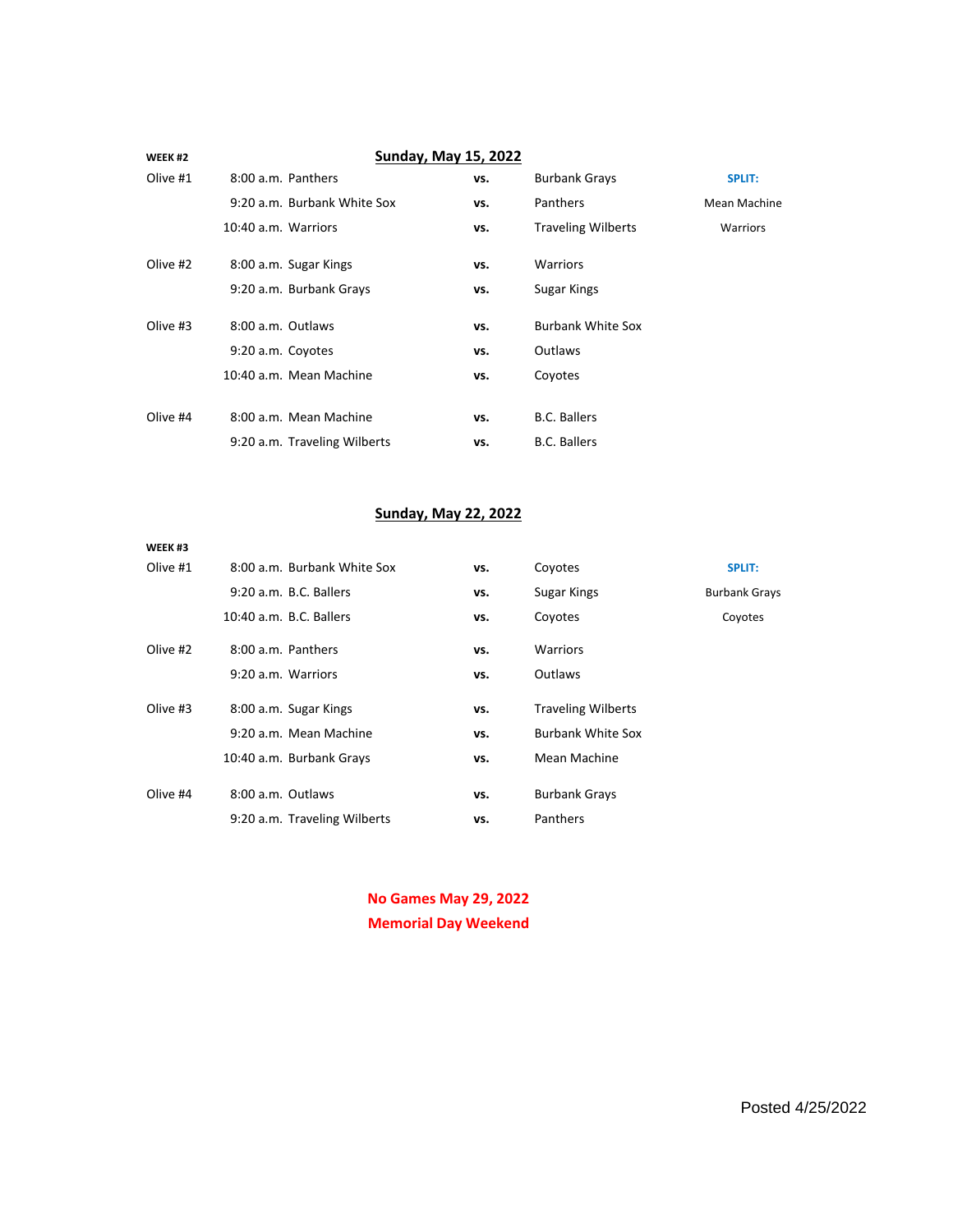| Sunday, June 5, 2022<br>WEEK #4<br>Last day to add players to roster on Burbankparks.com |                               |     |                           |                           |
|------------------------------------------------------------------------------------------|-------------------------------|-----|---------------------------|---------------------------|
|                                                                                          |                               |     |                           |                           |
|                                                                                          | 9:20 a.m. Panthers            | VS. | <b>B.C. Ballers</b>       | <b>Burbank White Sox</b>  |
|                                                                                          | 10:40 a.m. Burbank White Sox  | VS. | <b>Burbank Grays</b>      | <b>Traveling Wilberts</b> |
| Olive #2                                                                                 | 8:00 a.m. Sugar Kings         | VS. | Panthers                  |                           |
|                                                                                          | 9:20 a.m. Outlaws             | VS. | Sugar Kings               |                           |
| Olive #3                                                                                 | 8:00 a.m. Mean Machine        | VS. | <b>Traveling Wilberts</b> |                           |
|                                                                                          | 9:20 a.m. Warriors            | VS. | Mean Machine              |                           |
|                                                                                          | 10:40 a.m. Traveling Wilberts | VS. | Outlaws                   |                           |
| Olive #4                                                                                 | 8:00 a.m. Coyotes             | VS. | <b>Warriors</b>           |                           |
|                                                                                          | 9:20 a.m. Burbank Grays       | VS. | Coyotes                   |                           |

Visitor **Home** 

| <b>Sunday, June 12, 2022</b><br>WEEK #5 |                    |                              |     |                           |               |
|-----------------------------------------|--------------------|------------------------------|-----|---------------------------|---------------|
| Olive #1                                |                    | 8:00 a.m. Mean Machine       | VS. | Sugar Kings               | <b>SPLIT:</b> |
|                                         | 9:20 a.m. Outlaws  |                              | VS. | Mean Machine              | Panthers      |
|                                         | 10:40 a.m. Outlaws |                              | VS. | Panthers                  | Sugar Kings   |
| Olive #2                                | 8:00 a.m. Warriors |                              | VS. | <b>B.C. Ballers</b>       |               |
|                                         |                    | 9:20 a.m. Burbank White Sox  | VS. | <b>Warriors</b>           |               |
| Olive #3                                | 8:00 a.m. Panthers |                              | VS. | Coyotes                   |               |
|                                         | 9:20 a.m. Coyotes  |                              | VS. | <b>Traveling Wilberts</b> |               |
|                                         |                    | 10:40 a.m. Sugar Kings       | VS. | <b>Burbank White Sox</b>  |               |
| Olive #4                                |                    | 8:00 a.m. Traveling Wilberts | VS. | <b>Burbank Grays</b>      |               |
|                                         |                    | 9:20 a.m. B.C. Ballers       | VS. | <b>Burbank Grays</b>      |               |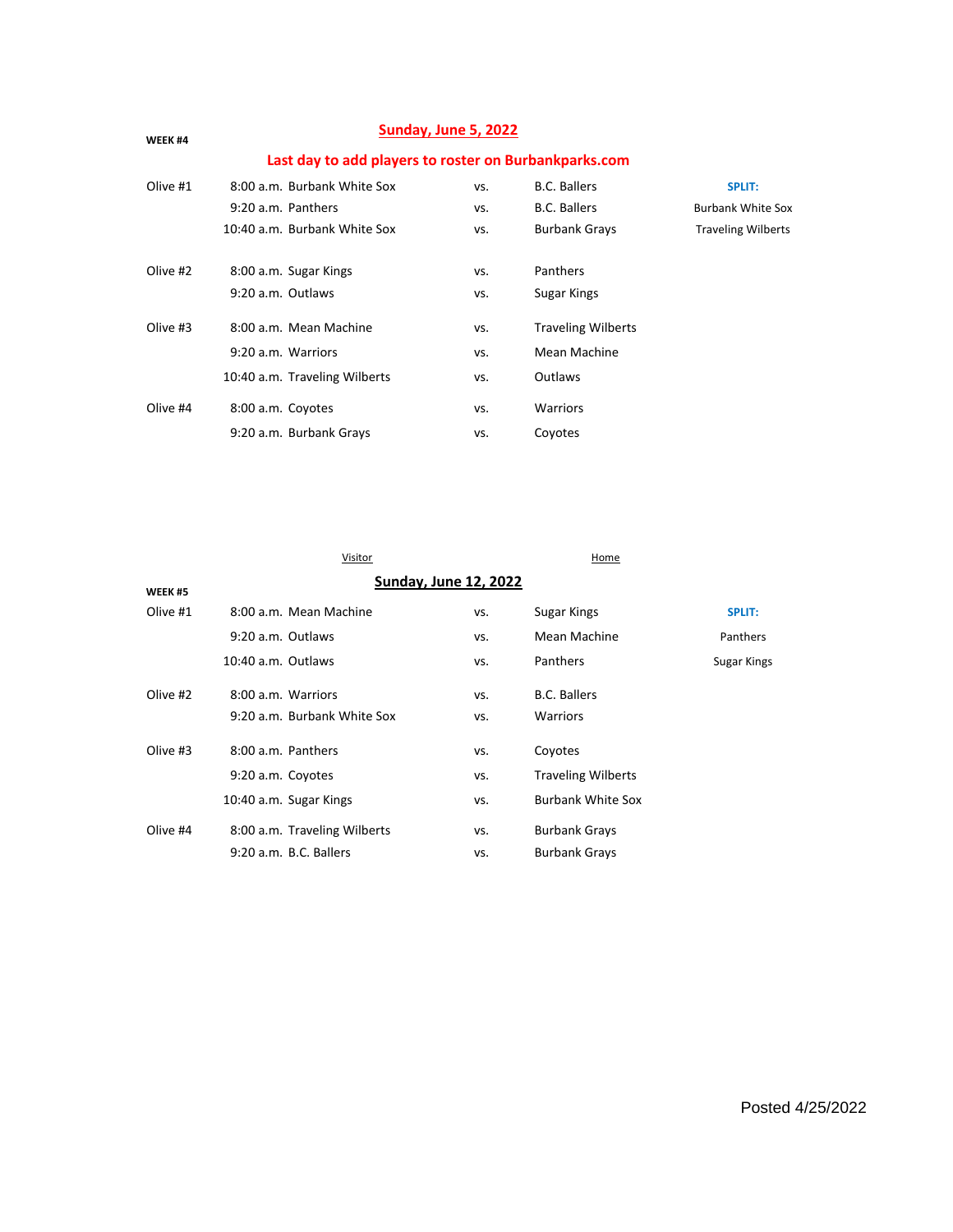#### **WEEK #6**

## **Sunday, June 19, 2022**

| Olive #1 | 8:00 a.m. Burbank White Sox                           | vs.        | Outlaws                                                | <b>SPLIT:</b>       |
|----------|-------------------------------------------------------|------------|--------------------------------------------------------|---------------------|
|          | 9:20 a.m. Burbank Grays                               | vs.        | <b>Warriors</b>                                        | <b>B.C. Ballers</b> |
|          | 10:40 a.m. Warriors                                   | vs.        | Sugar Kings                                            | Outlaws             |
| Olive #2 | 8:00 a.m. Burbank Grays                               | vs.        | Panthers                                               |                     |
|          | 9:20 a.m. Coyotes                                     | vs.        | Sugar Kings                                            |                     |
| Olive #3 | 8:00 a.m. Coyotes                                     | vs.        | Mean Machine                                           |                     |
|          | 9:20 a.m. Mean Machine                                | vs.        | Panthers                                               |                     |
|          | 10:40 a.m. Outlaws                                    | vs.        | <b>B.C. Ballers</b>                                    |                     |
| Olive #4 | 8:00 a.m. B.C. Ballers<br>9:20 a.m. Burbank White Sox | vs.<br>vs. | <b>Traveling Wilberts</b><br><b>Traveling Wilberts</b> |                     |

| WEEK #7  |                              | <b>Sunday, June 26, 2022</b> |                          |               |
|----------|------------------------------|------------------------------|--------------------------|---------------|
| Olive #1 | 8:00 a.m. B.C. Ballers       | vs.                          | Mean Machine             | <b>SPLIT:</b> |
|          | 9:20 a.m. Burbank Grays      | vs.                          | <b>B.C. Ballers</b>      | Sugar Kings   |
|          | 10:40 a.m. Sugar Kings       | vs.                          | Mean Machine             | Mean Machine  |
| Olive #2 | 8:00 a.m. Sugar Kings        | vs.                          | <b>Burbank Grays</b>     |               |
|          | 9:20 a.m. Traveling Wilberts | vs.                          | <b>Warriors</b>          |               |
| Olive #3 | 8:00 a.m. Warriors           | vs.                          | <b>Burbank White Sox</b> |               |
|          | 9:20 a.m. Panthers           | vs.                          | <b>Burbank White Sox</b> |               |
|          | 10:40 a.m. Panthers          | vs.                          | Outlaws                  |               |
| Olive #4 | 8:00 a.m. Traveling Wilberts | vs.                          | Coyotes                  |               |
|          | 9:20 a.m. Outlaws            | vs.                          | Coyotes                  |               |

**No Games July 3, 2022 Independence Day Weekend**

Posted 4/25/2022